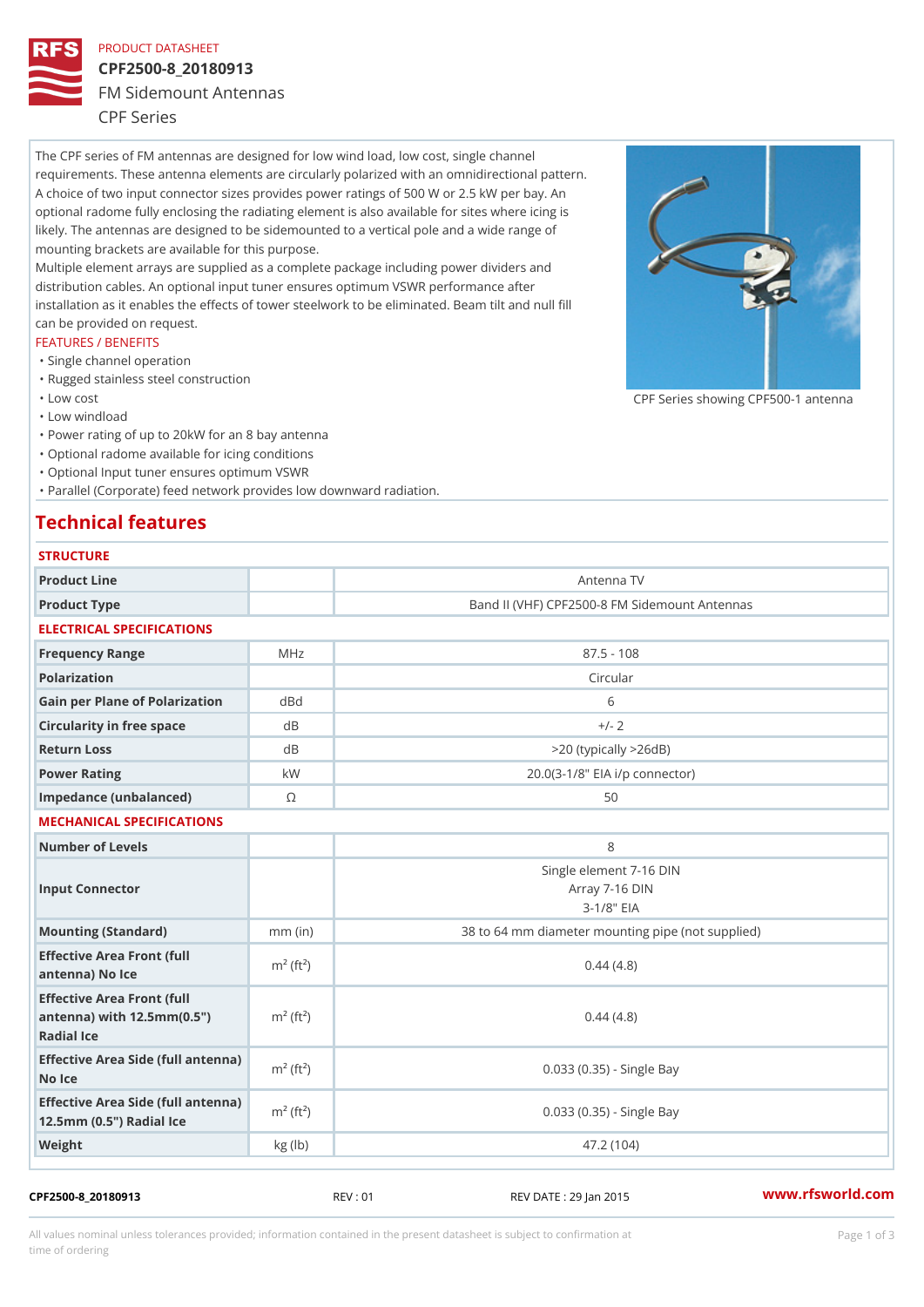## PRODUCT DATASHEET

CPF2500-8\_20180913 FM Sidemount Antennas CPF Series

| PACKAGING INFORMATION                 |                 |  |
|---------------------------------------|-----------------|--|
| Shipping Weight, Kg (lb) kg (lb)      | 47.2()          |  |
| MATERIAL                              |                 |  |
| Material                              | Stainless Steel |  |
| Material - Radome                     | Stainless Steel |  |
| Material - Insulators                 | Stainless Steel |  |
| Material - Support Pole /<br>Mounting | Stainless Steel |  |
| Material - Reflecting Screen          | Stainless Steel |  |

CPF2500-8\_20180913 REV : 01 REV DATE : 29 Jan 2015 [www.](https://www.rfsworld.com)rfsworld.com